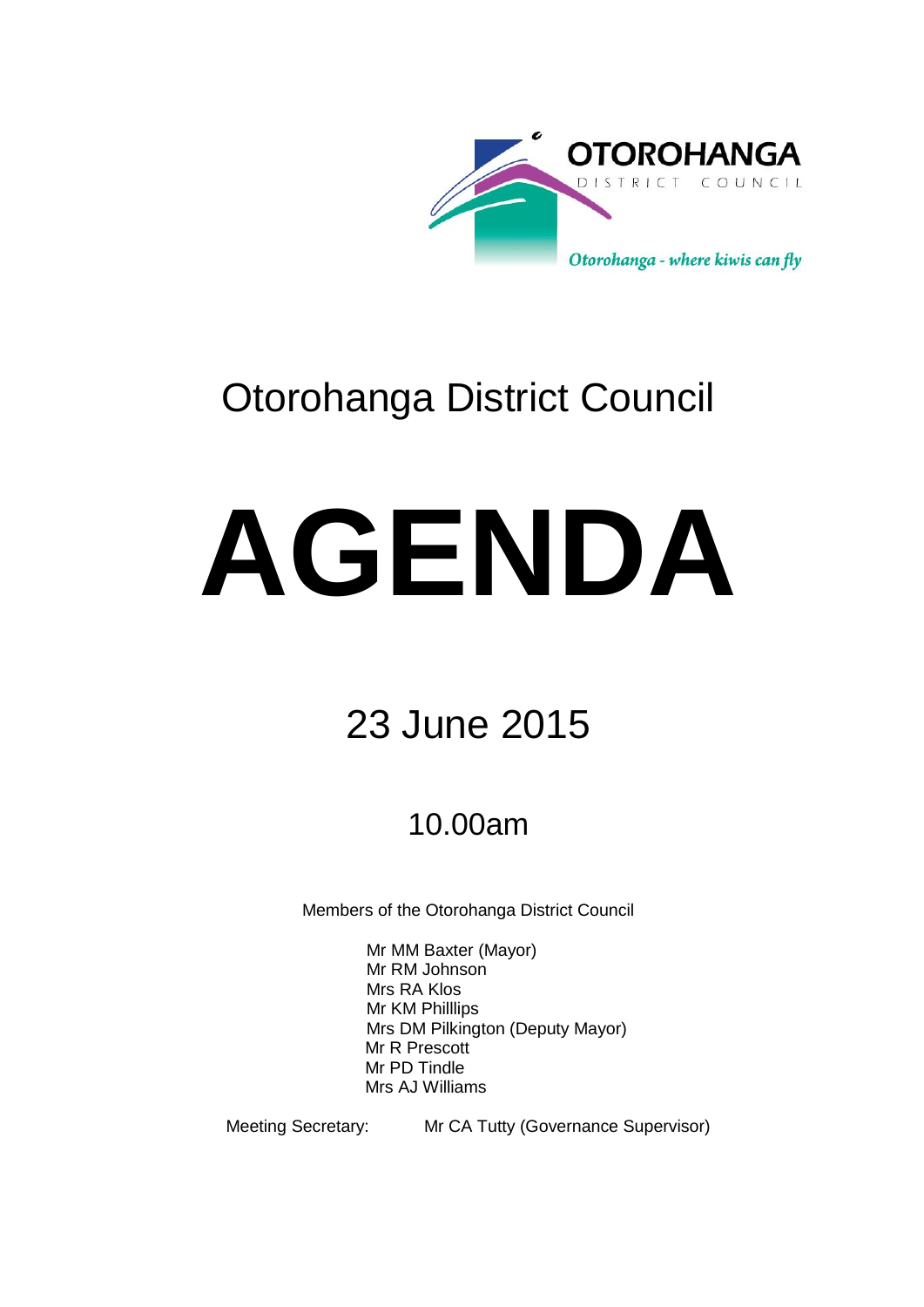## **OTOROHANGA DISTRICT COUNCIL**

23 June 2015

Notice is hereby given that an special meeting of the Otorohanga District Council will be held in the Council Chambers, Maniapoto St, Otorohanga on Tuesday 23 June 2015 commencing at 10.00am.

18 June 2015

#### **DC Clibbery CHIEF EXECUTIVE**

## **AGENDA**

### **ORDER OF BUSINESS:**

| <b>ITEM</b>                                | <b>PRECIS</b>            | <b>PAGE</b> |
|--------------------------------------------|--------------------------|-------------|
|                                            |                          |             |
| <b>PRESENT</b>                             |                          |             |
| IN ATTENDANCE                              |                          |             |
| <b>APOLOGIES</b>                           |                          |             |
| <b>OPENING PRAYER</b>                      |                          |             |
| ITEMS TO BE CONSIDERED IN GENERAL BUSINESS |                          |             |
|                                            |                          |             |
| <b>REPORTS</b>                             |                          |             |
| Item $211$                                 | LONG TERM PLAN 2015-25   |             |
| Item $212$                                 | 2015/16 RATES RESOLUTION | 2           |
| <b>GENERAL</b>                             |                          |             |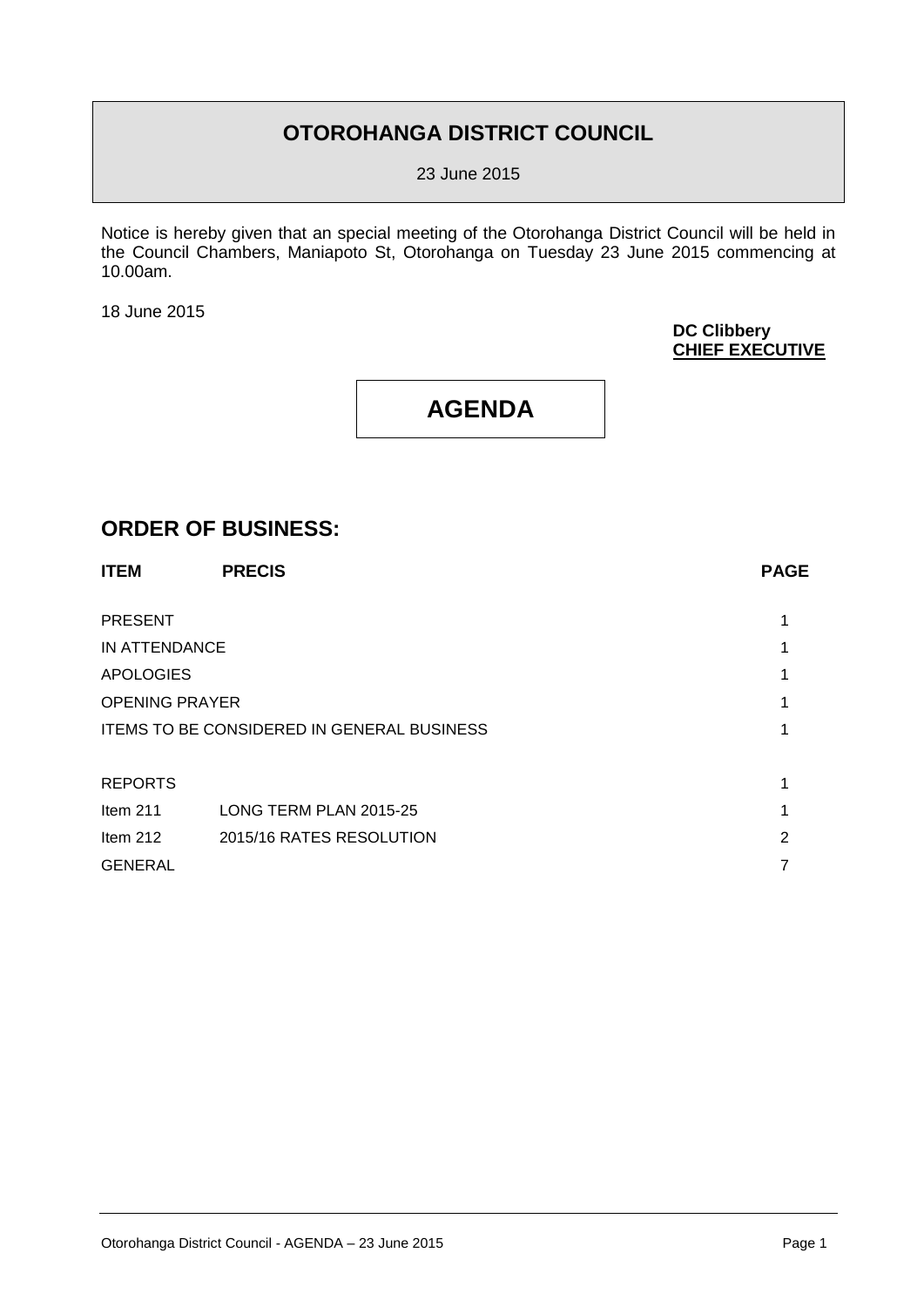#### **PRESENT**

#### **IN ATTENDANCE**

**APOLOGIES**

**ITEMS TO BE CONSIDERED IN GENERAL BUSINESS**

**REPORTS**

**Item 217 LONG TERM PLAN 2015-25**

**To: His Worship the Mayor and Councillors Otorohanga District Council**

**From: Finance and Administration Manager**

**Date: 23 June 2015** 

#### **Relevant Community Outcomes**

- Foster an involved and engaged community
- Ensure services and facilities meet the needs of the Community
- Manage the natural and physical environment in a sustainable manner
- Protect the special character of our harbours and their catchments

#### **Executive Summary**

The Draft 2015-2025 Long Term Plan and Consultation Document has been subject to the Special Consultative Process and Council has considered submissions.

#### **Staff Recommendation**

It is recommended:

That the Draft Long Term Plan 2015-2025 be adopted.

#### **Report Discussion**

Submissions on the Draft Long Term Plan 2015-25 and Consultation Document closed on the 29 May 2015. Council received 27 submissions of which 8 were heard. Council considered the submissions and any amendments have been incorporated into the Draft Long Term Plan.

The Draft Long Term Plan has also undergone an external audit, and this has resulted in a number of relatively minor changes, mainly around wording, linkages etc. These have been incorporated into the Draft Long Term Plan.

The Draft Long Term Plan has been circulated under separate cover.

#### **Graham Bunn FINANCE AND ADMINISTRATION MANAGER**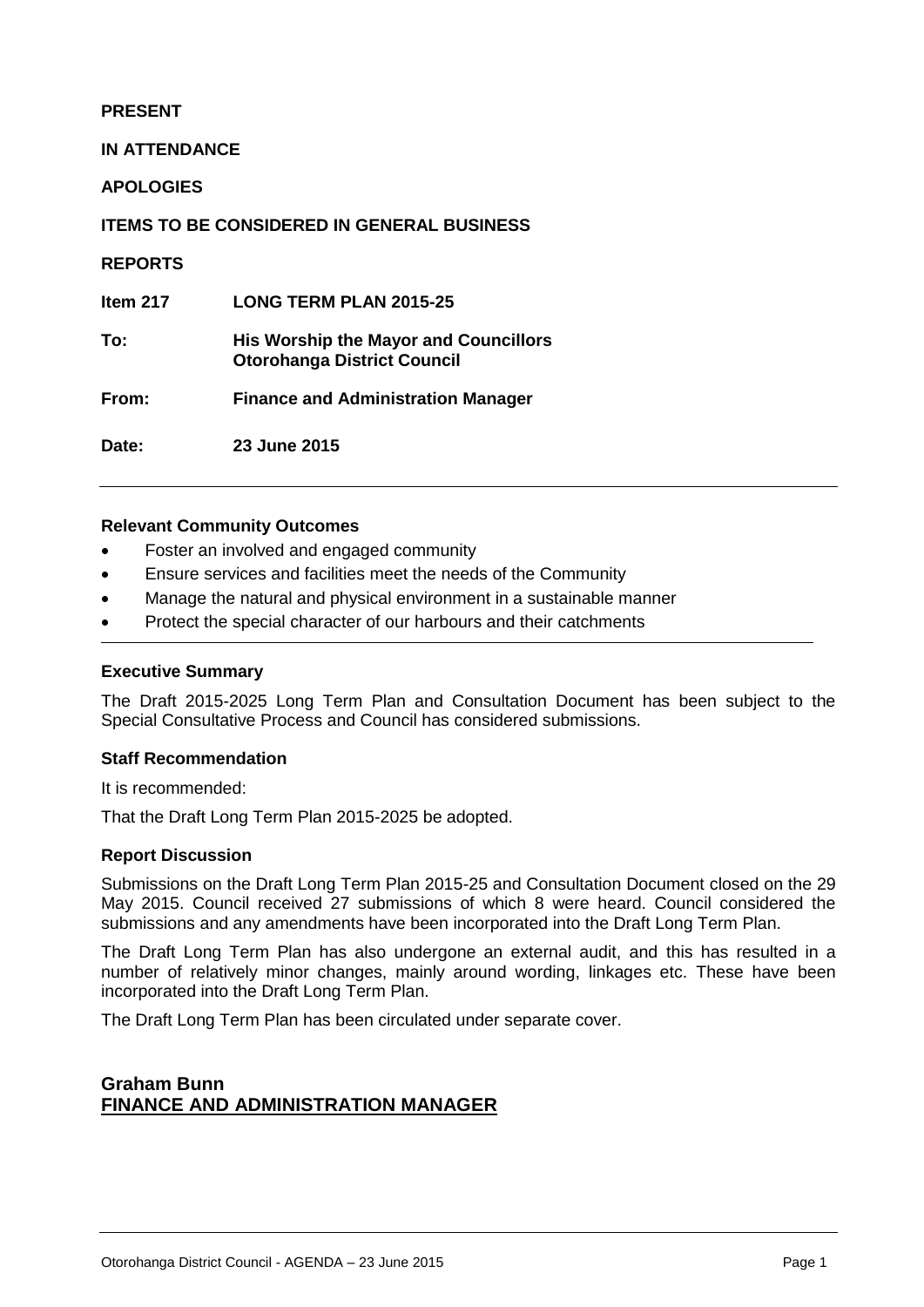**Item 218 RATES RESOLUTION 2015/16 To: His Worship the Mayor and Councillors Otorohanga District Council From: Finance & Administration Manager Date: 23 June 2015**

#### **Executive Summary**

The proposed 2015/16 Rates Resolution is presented.

#### **Staff Recommendation**

It is recommended:

That the Otorohanga District Council sets the following rates under the Local Government (Rating) Act 2002, on rating units in the district for the financial year commencing 1 July 2015 and ending on 30 June 2016.

All rates and amounts are plus GST at the prevailing rate. (The prevailing rate is currently 15%)

#### **1. OTOROHANGA DISTRICT**

a. General Rate

A General Rate set under section 13 of the Local Government (Rating) Act 2002 of 0.0006090 cents in the dollar on the capital value of all rating units.

#### b. Uniform Annual General Charge

A Uniform Annual General Charge of \$324.24 per rating unit, set under section 15 of the Local Government (Rating) Act 2002.

#### **2. OTOROHANGA RURAL**

a. Rural Targeted Rate

A Targeted Rate set under section 16 of the Local Government (Rating) Act 2002 of 0.0000484 cents in the dollar on the capital value of all rating units within the Otorohanga District with the exception of the Otorohanga Community and Kawhia Community areas.

b. Separate Uniform Targeted Rate

A Targeted Rate set under section 16 of the Local Government (Rating) Act 2002 of \$115.18 per rating unit on all rating units within the Otorohanga District with the exception of the Otorohanga and Kawhia Community areas.

#### **3. OTOROHANGA COMMUNITY**

a. Otorohanga Community Targeted Rate

A Targeted Rate set under section 16 of the Local Government (Rating) Act 2002 on every rating unit within the Otorohanga Community area, assessed on a differential basis as described below:

- i. a rate of 0.0009471 cents in the dollar of capital value on every rating unit in the "commercial" category.
- ii. a rate of 0.0003788 cents in the dollar of capital value on every rating unit in the "residential" category.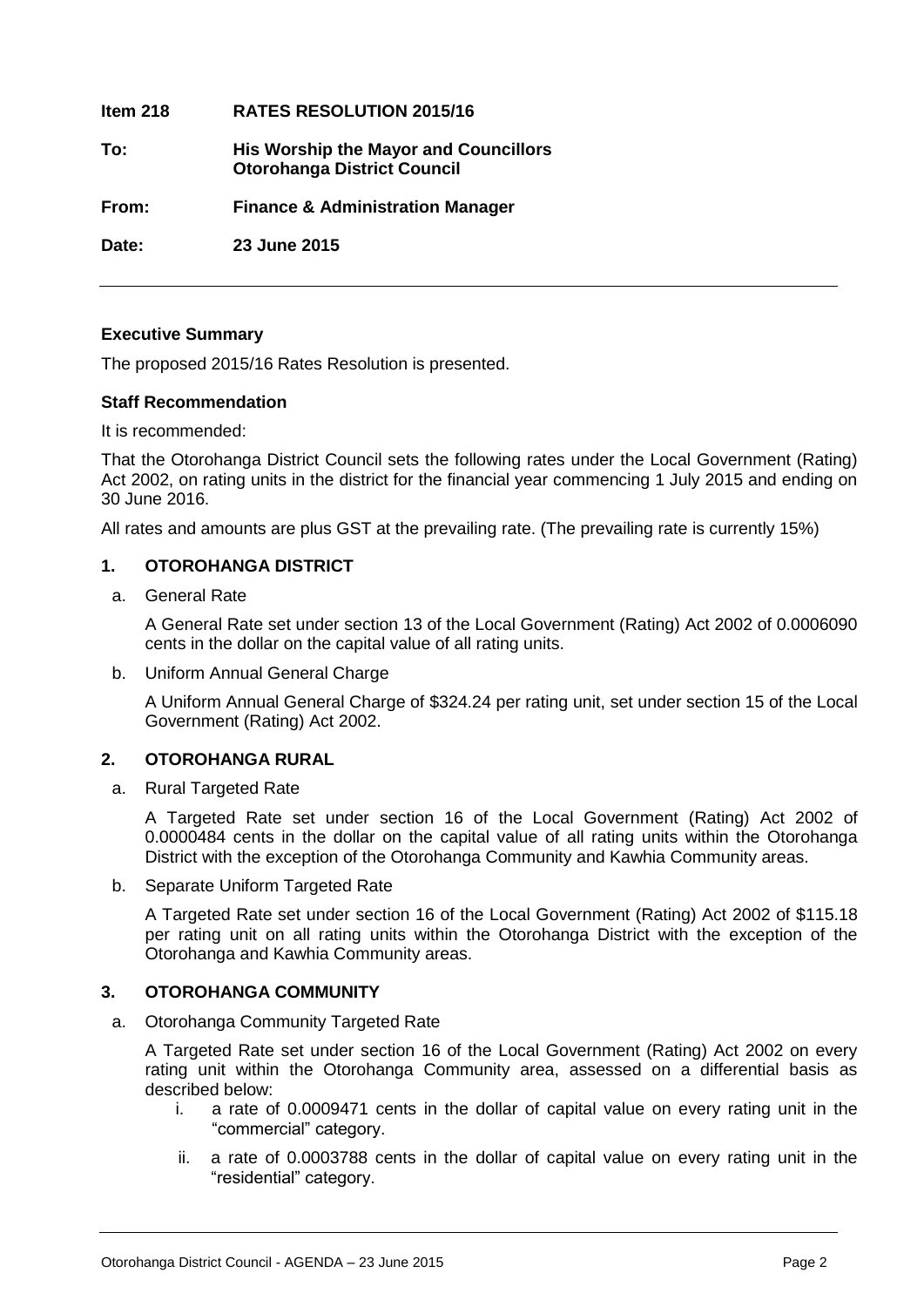b. Otorohanga Community Uniform Targeted Rate

A Targeted Rate set under section 16 of the Local Government (Rating) Act 2002 of \$179.12 per rating unit on all rating units within the Otorohanga Community area

#### **4. KAWHIA COMMUNITY**

a. Kawhia Community Targeted Rate

A Targeted Rate set under section 16 of the Local Government (Rating) Act 2002 of 0.0005756 cents in the dollar of capital value on all rating units within the Kawhia Community area.

b. Kawhia Community Uniform Targeted Rate

A Targeted Rate set under section 16 of the Local Government (Rating) Act 2002 of \$87.74 per rating unit on all rating units within the Kawhia Community area

#### **5. TARGETED LOAN RATES**

a. Otorohanga Sewage Treatment Loan Rate

A Targeted Rate set under section 16 of the Local Government (Rating) Act 2002 on every rating unit within the Otorohanga Community area, assessed on a differential basis as described below:

- i. a rate of 0.0005741 cents in the dollar of capital value on every rating unit in the "commercial" category.
- ii. a rate of 0.0002296 cents in the dollar of capital value on every rating unit in the "residential" category.
- b. Otorohanga Water Supply Loan Rate

A Targeted Rate set under section 16 of the Local Government (Rating) Act 2002 on every rating unit within the Otorohanga Community area, assessed on a differential basis as described below:

- i. a rate of 0.0002304 cents in the dollar of capital value on every rating unit in the "commercial" category.
- ii. a rate of 0.0000922 cents in the dollar of capital value on every rating unit in the "residential" category.
- c. Kawhia Water Supply

A Targeted Rate set under section 16 of the Local Government (Rating) Act 2002 of 0.0001509 cents in the dollar of capital value on all rating units within the Kawhia Community area.

d. Arohena Rural Water Supply

A Targeted Rate set under section 16 of the Local Government (Rating) Act 2002 of 0.0000948 cents in the dollar of capital value on all rating units within the Arohena Rural Water Supply Area.

e. Aotea Erosion Protection

A Targeted Rate set under section 16 of the Local Government (Rating) Act 2002 of \$475.17 per rating unit on all rating units within the Aotea Community.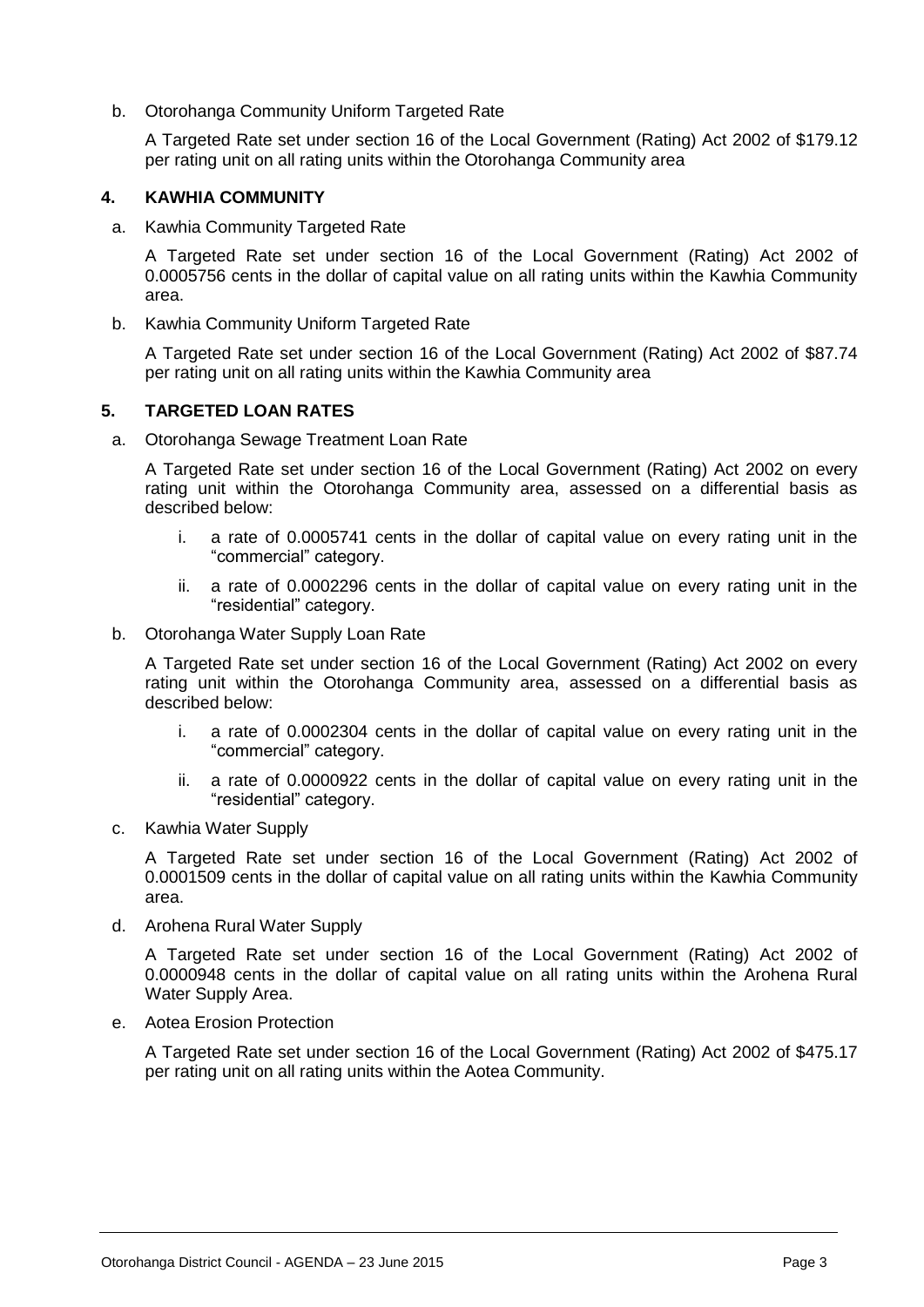#### **6. TARGETED RATES**

#### a. Roading

- i. A Targeted Rate set under section 16 of the Local Government (Rating) Act 2002 of 0.0010969 cents in the dollar of capital value on all rating units within the Otorohanga District.
- ii. A Targeted Rate set under section 16 of the Local Government (Rating) Act 2002 made of \$293.17 per rating unit on all rating units within the Kawhia Community area
- b. Security Patrol
	- i. A Targeted Rate set under section 16 of the Local Government (Rating) Act 2002 made of 0.0009162 cents in the dollar of capital value on all rating units within the "Security Patrol Area" in the Otorohanga Community
	- ii. A Targeted Rate set under section 16 of the Local Government (Rating) Act 2002 made of \$424.19 per rating unit on all rating units within the "Security Patrol Area" in the Otorohanga Community
- c. Otorohanga CBD Development Rate
	- i. A Targeted Rate of 0.0001189 cents in the dollar on the capital value of all rating units in the "commercial" category of the Otorohanga Community.
	- ii. A Uniform Targeted Rate of \$149.95 per rating unit on each rating unit units in the "commercial" category of the Otorohanga Community.
- d. Aotea Erosion Targeted Rate

A Targeted Rate set under section 16 of the Local Government (Rating) Act 2002 of \$94.20 per rating unit on all rating units within the Aotea Community.

e. District Halls

A Targeted Rate set under section 16 of the Local Government (Rating) Act 2002 for all rating units within the defined hall areas as follows:

| <b>HALL</b><br>SEPARATE RATE IN \$<br><b>RATING DISTRICT</b> |           | <b>RATING</b><br><b>SYSTEM</b> | <b>UNIFORM</b><br><b>ANNUAL</b><br><b>CHARGE</b> |                 |
|--------------------------------------------------------------|-----------|--------------------------------|--------------------------------------------------|-----------------|
| Arohena                                                      | 0.0000050 | capital value                  | \$45.00                                          | Per rating unit |
| Kio Kio                                                      | 0.000006  | capital value                  | \$20.00                                          | Per rating unit |
| <b>Tokanui Crossroads</b>                                    |           |                                | \$20.00                                          | Per rating unit |
| Puketotara/ Ngutunui                                         | 0.000003  | capital value                  | \$9.00                                           | Per rating unit |
| Maihiihi                                                     | 0.000017  | capital value                  |                                                  |                 |
| Otewa                                                        |           |                                | \$18.00                                          | Per rating unit |
| Honikiwi                                                     | 0.000013  | capital value                  |                                                  |                 |

#### **7. TARGETED REFUSE RATES**

#### **Otorohanga Community**

A Targeted Rate set under section 16 of the Local Government (Rating) Act 2002 of \$107.67 per separately used or inhabited part on all rating units within the Otorohanga Refuse Collection Area.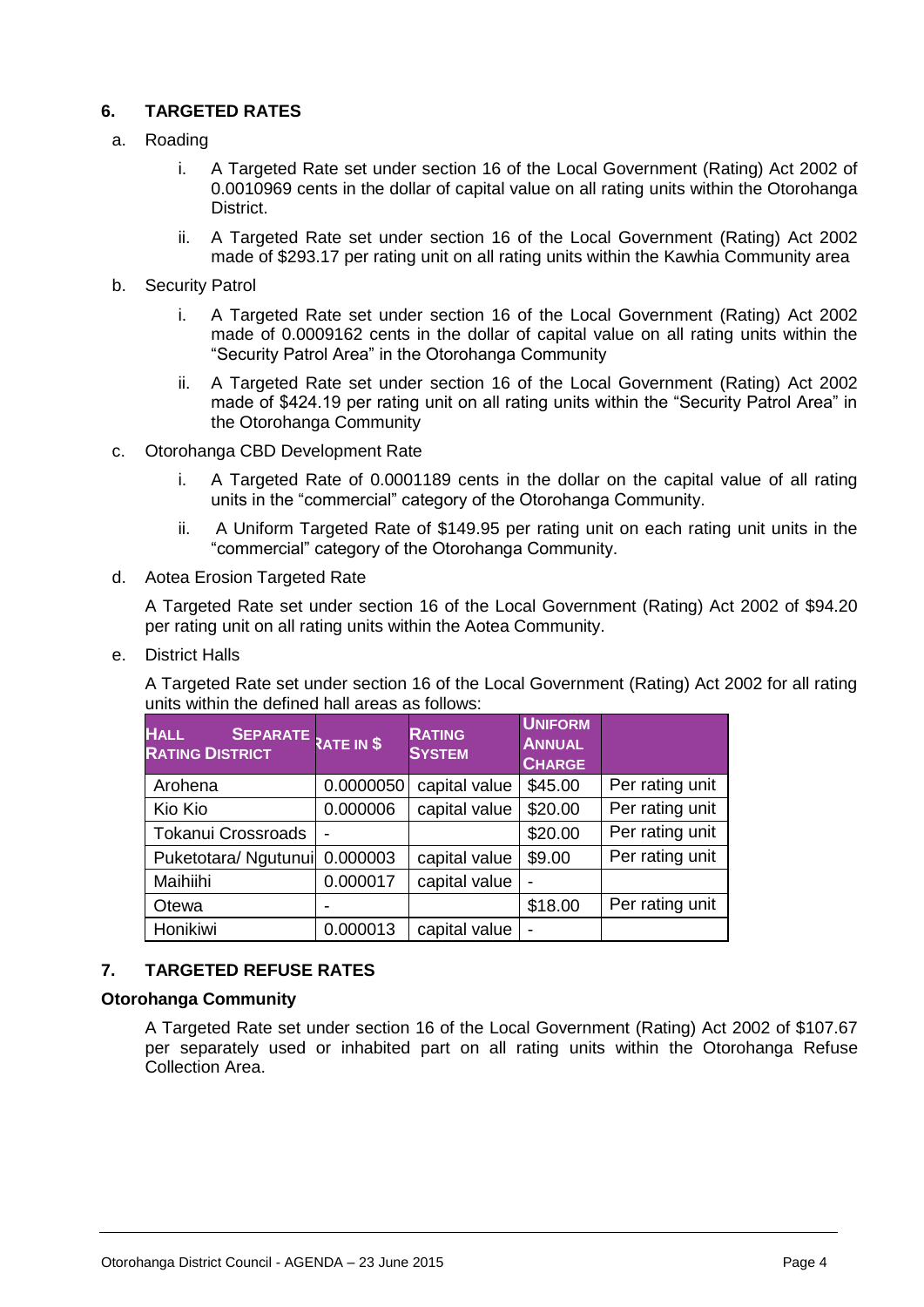#### **Kawhia Community**

A Targeted Rate set under section 16 of the Local Government (Rating) Act 2002 of \$221.36 in respect of each separately used or inhabited part of a rating unit in the Kawhia Refuse Collection Area.

#### **8. TARGETED WATER RATES**

Otorohanga Community

- a. A Targeted Rate set under section 16 of the Local Government (Rating) Act 2002 of \$308.12 on every separately used or inhabited part of a rating unit within the Otorohanga Community which receives an ordinary supply of water from the Otorohanga Community Water Supply.
- b. A Targeted Rate set under section 16 of the Local Government (Rating) Act 2002 of \$416.67 on every separately used or inhabited part of a rating unit located outside the Otorohanga Community which receives an ordinary supply of water from the Otorohanga Community Water Supply.

Kawhia Community

c. A Targeted Rate set under section 16 of the Local Government (Rating) Act 2002 of \$431.07 on every separately used or inhabited part of a rating unit, which receives an ordinary supply of water within the Kawhia Community.

#### **9. TARGETED SEWERAGE RATES**

A Targeted Rate set under section 16 of the Local Government (Rating) Act 2002 of \$315.96 for the first water closet or urinal and \$0 for the second to fourth, \$44.44 for subsequent closets or urinals, on every separately used or inhabited part of a rating unit connected, either directly or through a private drain to the Otorohanga Community Sewerage Scheme.

#### **10. TARGETED RATES FOR EXTRAORDINARY WATER SUPPLY**

Otorohanga Community

- a. A targeted rate for water supply, set under section 19 of the Local Government (Rating) Act 2002, of \$0.57 cents per cubic metre of water consumed in excess of 220 cubic metres, for each rateable rating unit within the Otorohanga Community on a metered supply.
- b. A targeted rate for water supply, set under section 19 of the Local Government (Rating) Act 2002, of \$0.76 cents per cubic metre of water consumed for each non-rateable separate rating unit within the Otorohanga Community with a minimum charge of \$308.12 per annum.
- c. A Targeted Rate set under section 16 of the Local Government (Rating) Act 2002 of \$308.12 on every non-rateable separate rating unit located inside the Otorohanga Community which receives a supply of water from the Otorohanga Community Water Supply.
- d. A targeted rate for water supply, set under section 19 of the Local Government (Rating) Act 2002, of \$0.76 cents per cubic metre of water consumed for each separate rating unit whether rateable or non-rateable outside the Otorohanga Community on a metered supply.
- e. A targeted rate for water supply, set under section 16 of the Local Government (Rating) Act 2002, of \$102.22 per meter for each separate rating unit whether rateable or non-rateable receiving an extraordinary supply from the Otorohanga Community Water Supply.

#### Kawhia Community

a. A targeted rate for water supply, set under section 19 of the Local Government (Rating) Act 2002, of \$1.01 cents per cubic metre of water consumed in excess of 220 cubic metres, for each rating unit, whether rateable or non-rateable, within the Kawhia Community on a metered supply.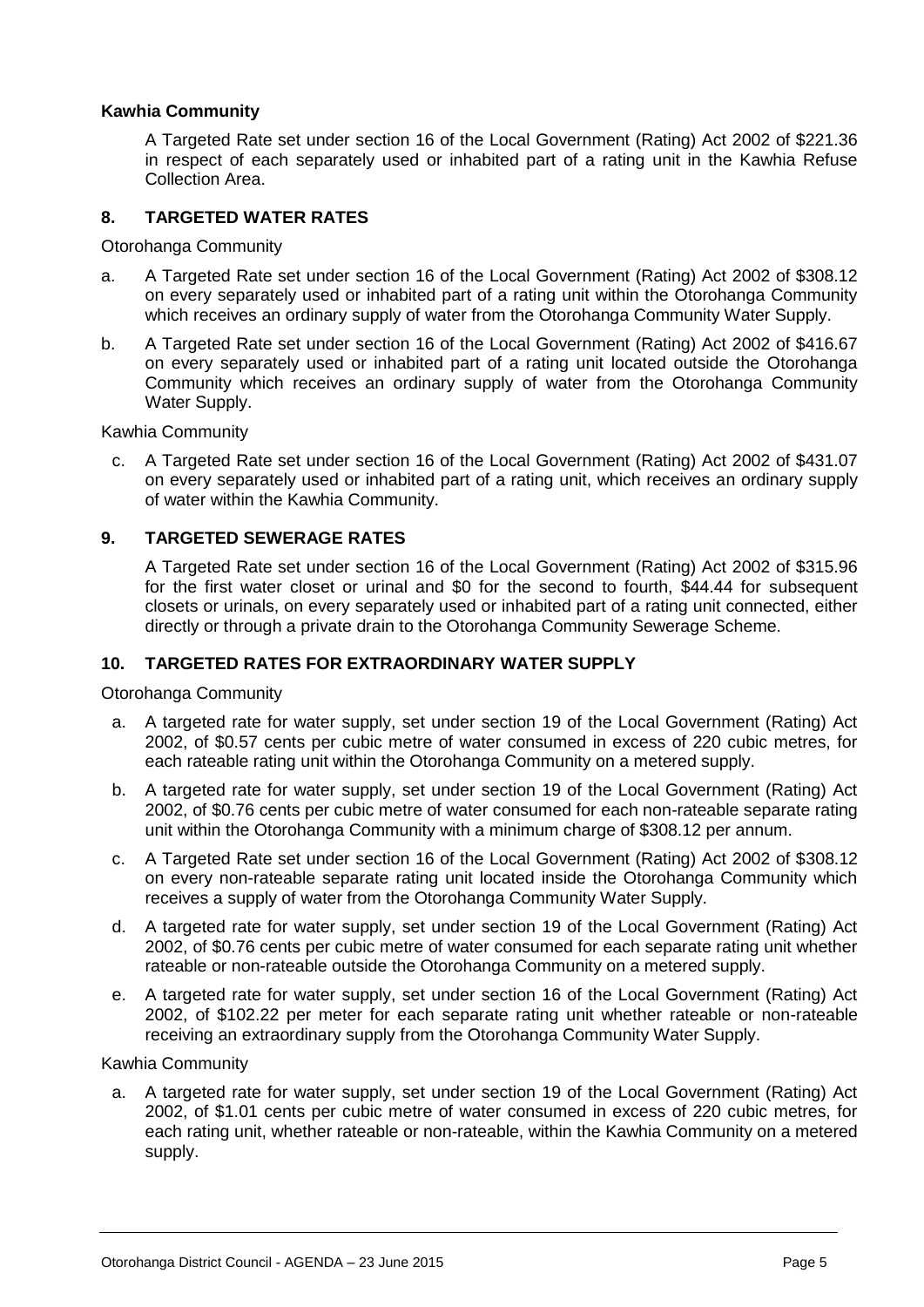- b. A targeted rate for water supply, set under section 19 of the Local Government (Rating) Act 2002, of \$1.17 cents per cubic metre of water consumed in excess of 220 cubic metres, for each rating unit, whether rateable or non-rateable, outside the Kawhia Community on a metered supply, with a minimum charge of \$431.07.
- c. A targeted rate for water supply, set under section 16 of the Local Government (Rating) Act 2002, of \$102.22 per meter for each separate rating unit whether rateable or non-rateable receiving an extraordinary supply from the Kawhia Community Water Supply.
- d. A targeted rate for water supply, set under section 19 of the Local Government (Rating) Act 2002, of \$10.22 cents per cubic metre of water consumed between the period of 20 December and 20 February, for each rating unit meeting the Peak Season Metered Water Charges criteria, within the Kawhia Community on a metered supply.

#### **11. RURAL WATER SUPPLIES**

- a. A targeted rate for water supply, set under section 19 of the Local Government (Rating) Act 2002, of \$0.40 cents per cubic metre of water consumed, whether rateable or non-rateable, within the Arohena Rural Water Supply Area.
- b. A targeted rate for water supply, set under section 16 of the Local Government (Rating) Act 2002, of \$377.78 per meter within the Arohena Rural Water Supply Area.
- c. A targeted rate for water supply, set under section 19 of the Local Government (Rating) Act 2002, of \$0.43 cents per cubic metre of water consumed, whether rateable or non-rateable, within the Ranginui Rural Water Supply Area.
- d. A targeted rate for water supply, set under section 16 of the Local Government (Rating) Act 2002, of \$1,800.00 for the first meter per property within the Ranginui Rural Water Supply Area.
- e. A targeted rate for water supply, set under section 19 of the Local Government (Rating) Act 2002, of \$0.87 cents per cubic metre of water consumed, whether rateable or non-rateable, within the Tihiroa Rural Water Supply Area.
- f. A targeted rate for water supply, set under section 16 of the Local Government (Rating) Act 2002, of \$400.00 per meter within the Tihiroa Rural Water Supply Area.
- g. A targeted rate for water supply, set under section 19 of the Local Government (Rating) Act 2002, of \$0.52 cents per cubic metre of water consumed, whether rateable or non-rateable, within the Waipa Rural Water Supply Area.
- h. A targeted rate for water supply, set under section 16 of the Local Government (Rating) Act 2002, of \$88.89 per meter within the Waipa Rural Water Supply Area

**That** the Council adopt the definitions for its differential categories set out in the funding impact statement contained in the 2015-25 Long Term Plan as its differential rating categories for the year.

**That** with the exception of water by meter charges, all rates will be payable in two equal instalments with the due dates for payment being:

| Instalment One | 28 August 2015  |
|----------------|-----------------|
| Instalment Two | 29 January 2016 |

**That** water by meter charges will be payable in two instalments with the due dates for payment being:

| Instalment One | 28 August 2015  |
|----------------|-----------------|
| Instalment Two | 29 January 2016 |

**That** the Council apply the following penalties as follows:

a. A charge of 10 percent on so much of any instalment, excluding metered water charges, that has been assessed after 1 July 2015 and which is unpaid after the due dates below: